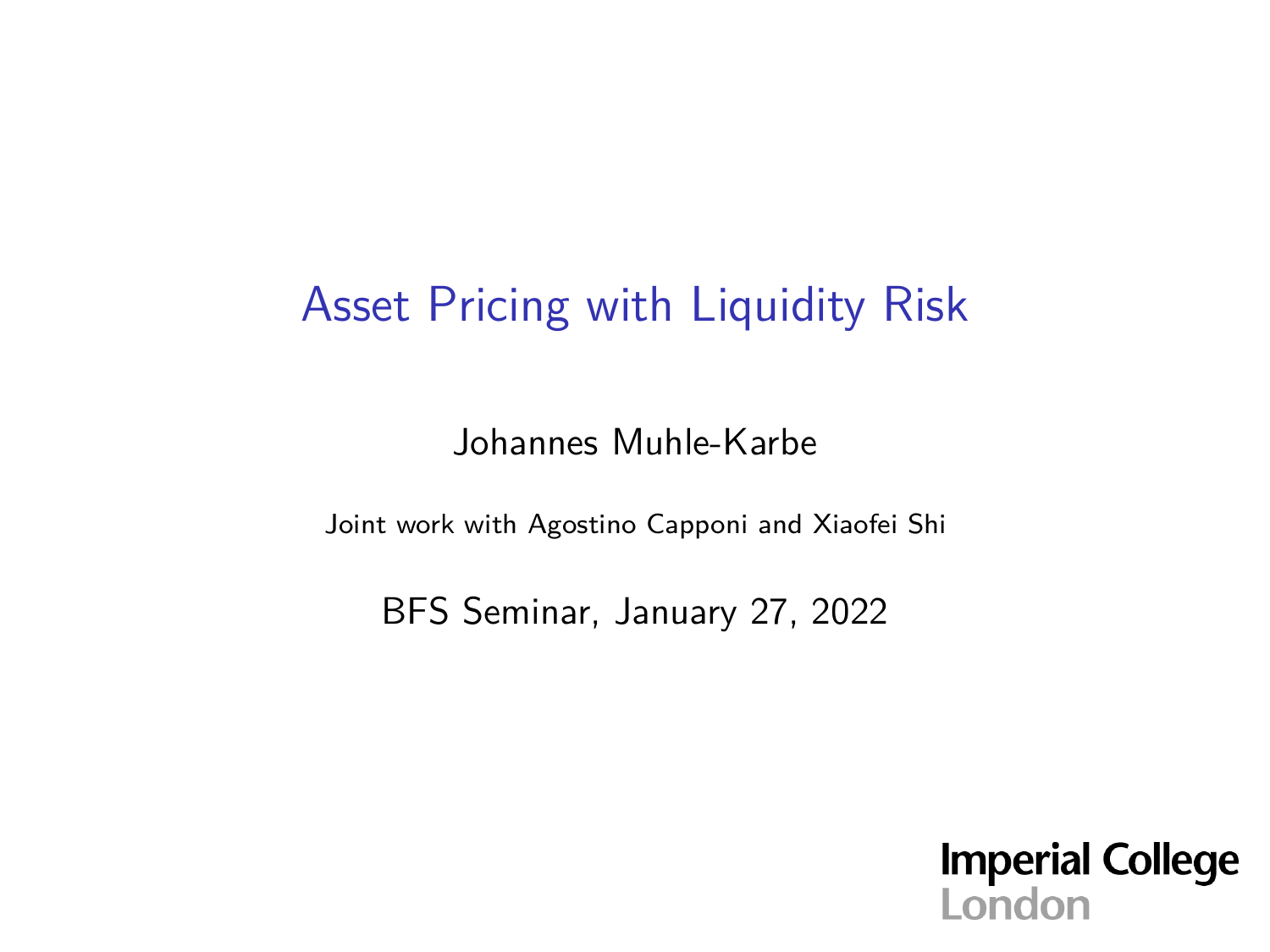Liquidity Risk and Asset Prices

- $\blacktriangleright$  How do asset prices depend on *liquidity*?
	- $\blacktriangleright$  "Liquidity discounts" for assets that are difficult to trade?
- $\triangleright$  Market liquidity is not constant but fluctuates over time.
- $\blacktriangleright$  Additional discount for bearing this *liquidity risk*?
- Analysis of the underlying mechanisms requires equlibrium asset pricing models.
	- $\triangleright$  Prices not exogenous, but determined by market clearing.

**Imperial College** 

l ondon

- $\blacktriangleright$  Allows to study dependence on (exogenous) liquidity.
- $\blacktriangleright$  Major challenge: tractability.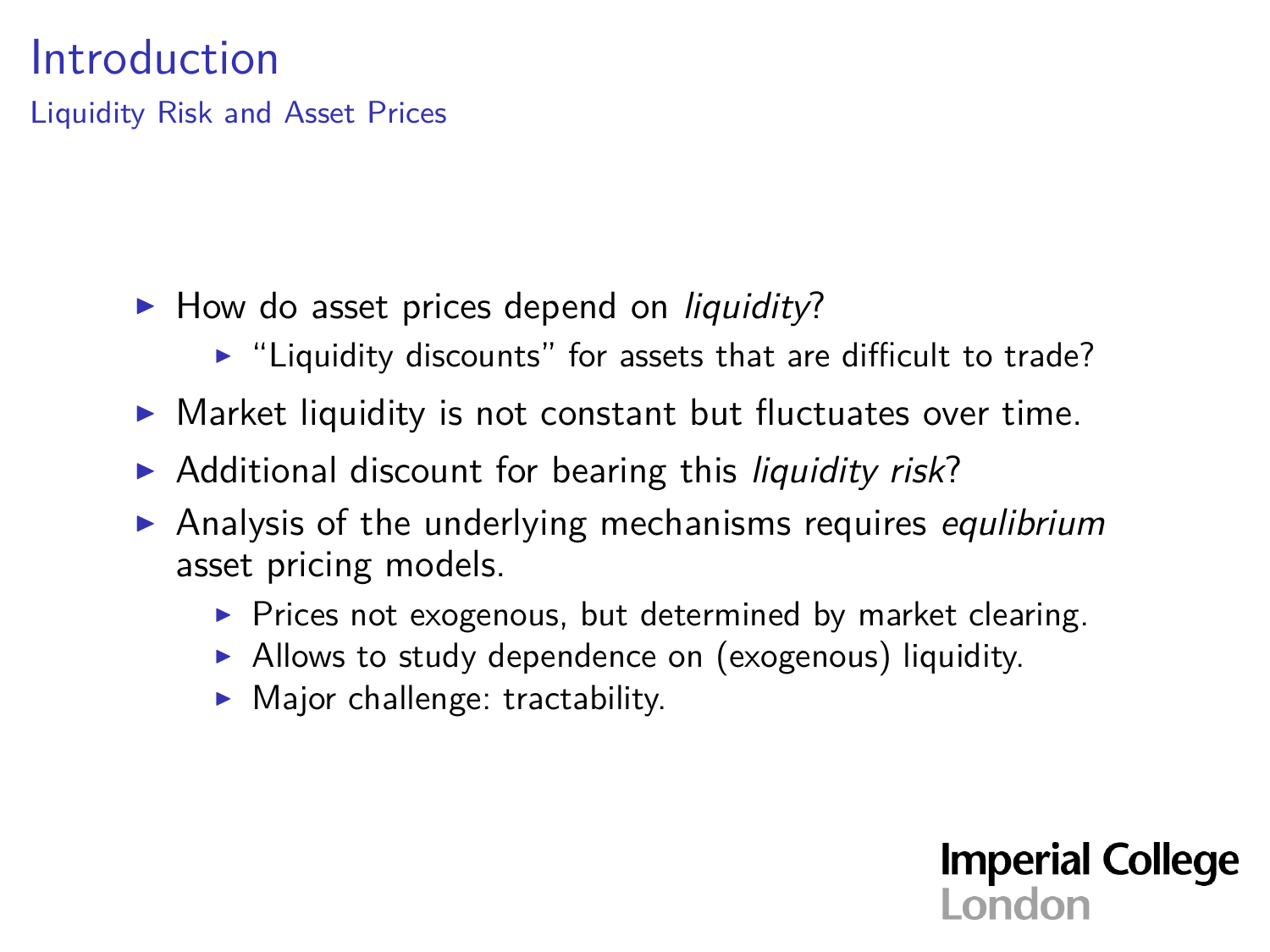Liquidity Risk

- $\blacktriangleright$  (II)liquidity proxied by Amihud's 'ILLIQ":
	- $\triangleright$  Average of absolute price changes over trading volume.

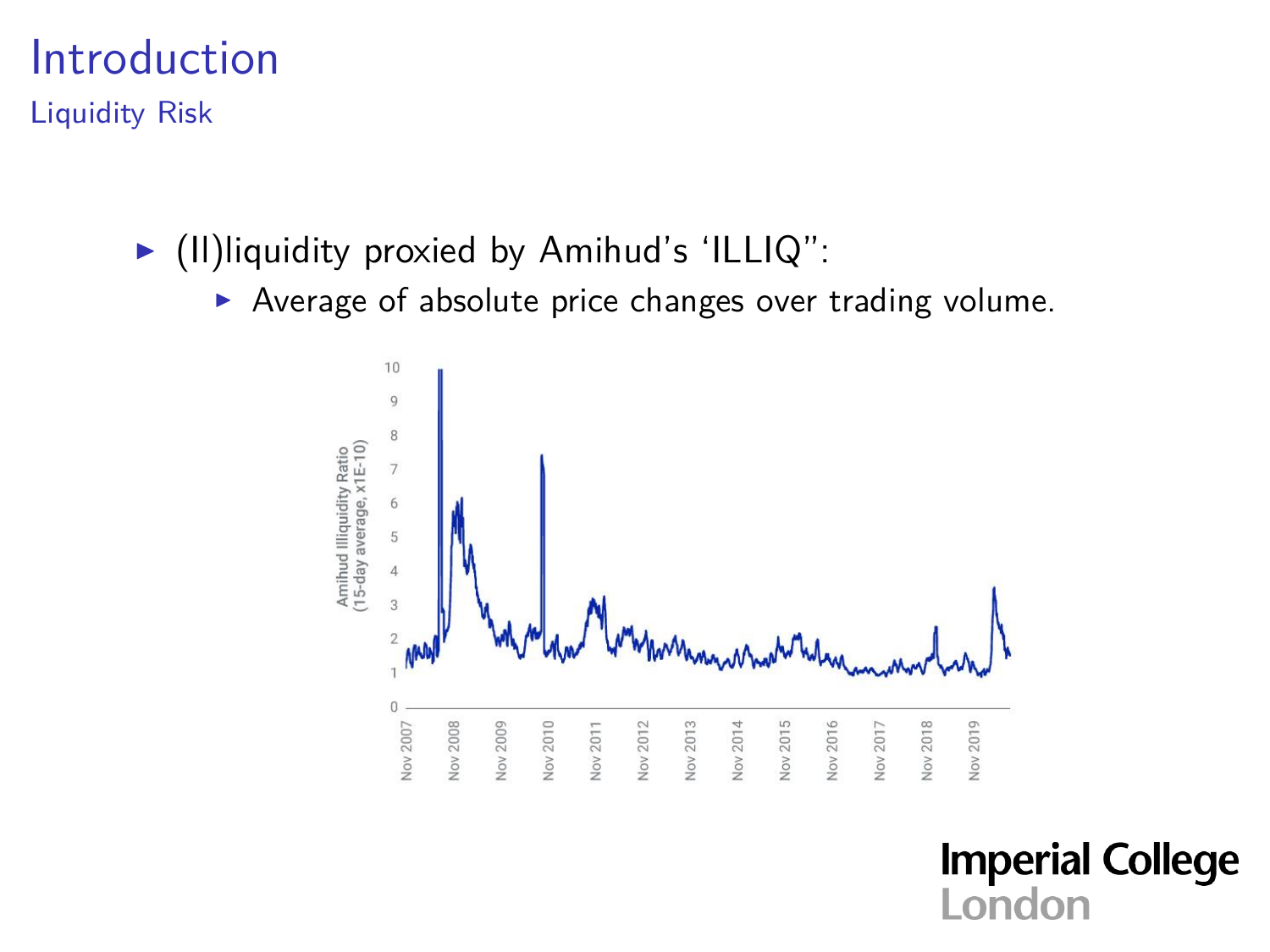Static Models

- Impact of transaction costs easy to analyze in *static models*.
	- $\triangleright$  One period models or prespecified holding periods as in Amihud/Mendelson '86.
	- $\blacktriangleright$  Returns net of costs need to compensate for risk.
	- $\blacktriangleright$  Illiquidity discounts determined by ratio (expected) trading costs and holding times.
- $\triangleright$  Can incorporate liquidity risk (Acharya/Pedersen '05).
	- $\triangleright$  Stochastic costs are just another risk factor in "liquidity adjusted CAPM".
	- $\blacktriangleright$  Always compensated if systematic across assets but uncorrelated with other risk factors, for example.
- $\triangleright$  But this analysis crucially hinges on fixed holding periods!

**Imperial College** 

l ondon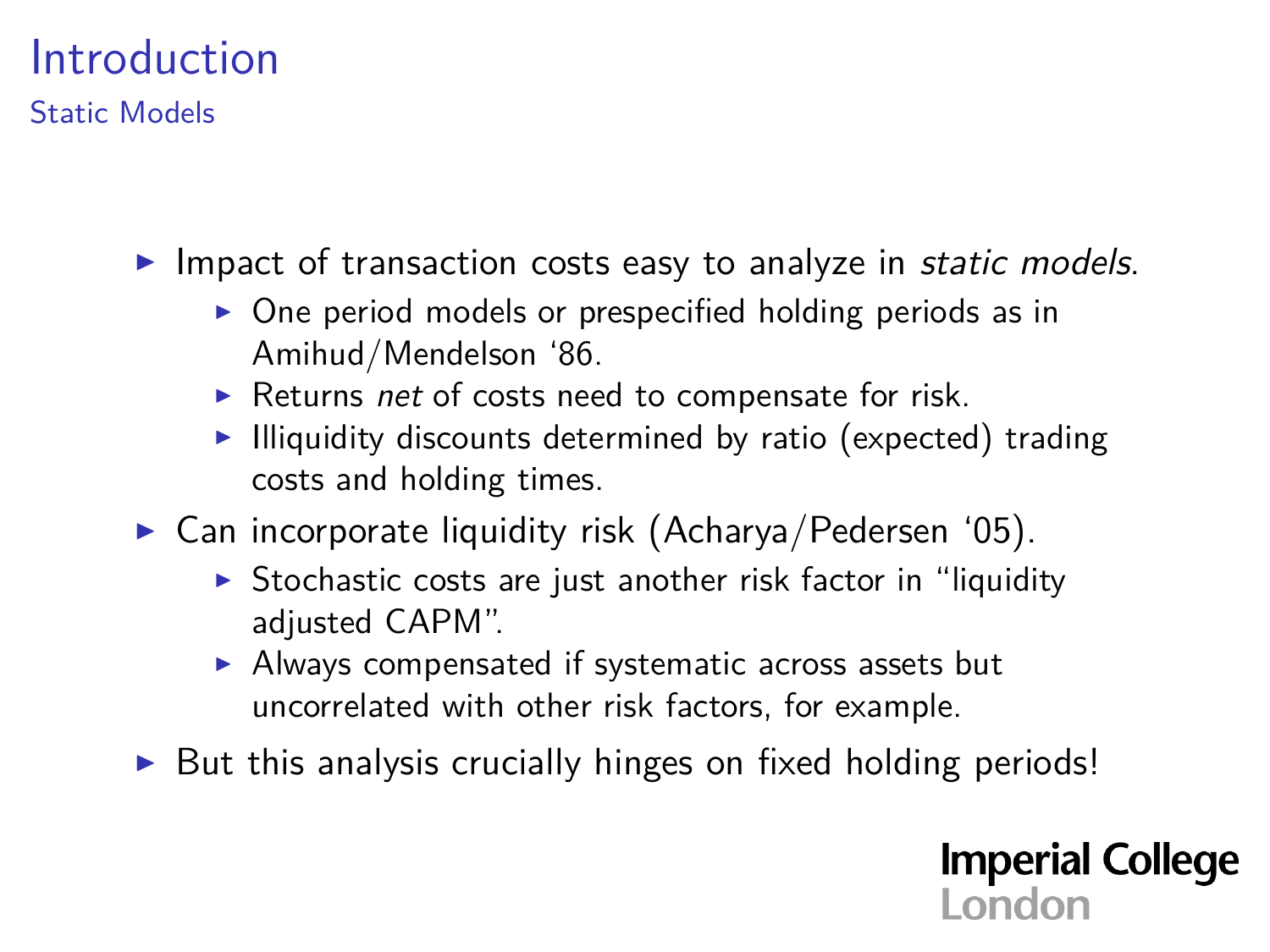Dynamic Models

- $\triangleright$  Key insight from partial equilibrium (Constantinides '86):
	- $\triangleright$  Investors accommodate large transaction costs by drastically reducing the frequency and volume of trade.
- $\triangleright$  With liquidity risk?
	- $\triangleright$  Trading slows down in times of low liquidity, speeds up in times of high liquidity.
	- $\triangleright$  Compare, e.g., Kallsen/M-K '15, Moreau/M-K/Soner '17.

**Imperial College** 

London

- $\triangleright$  How do asset prices reflect liquidity and liquidity risk in such dynamic models?
- Interplay of liquidity, trading needs, and asset prices?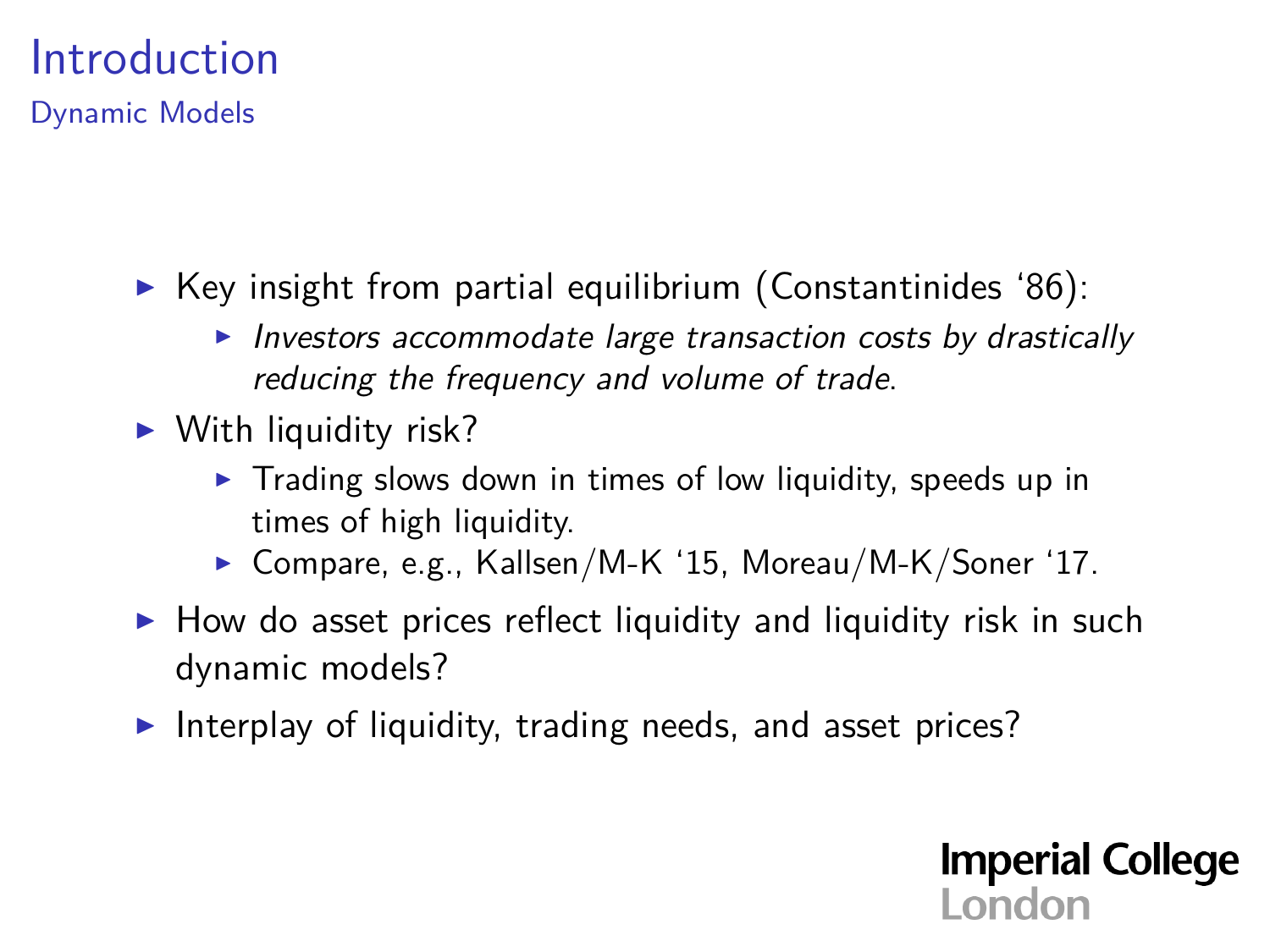This Paper

- $\triangleright$  Starting point: Lo/Mamaysky/Wang '04.
	- $\triangleright$  Dynamic model for equilibrium asset pricing with (fixed) transaction costs.
	- $\triangleright$  Clever modelling choices allow to determine equilibrium price via a one-dimensional free boundary problem.
	- $\blacktriangleright$  Leads to explicit formulas in the small-cost limit.
	- $\triangleright$  But cost is constant over time. No liquidity risk.
- $\triangleright$  We add liquidity risk to this model.
- $\triangleright$  Also allow trading needs to fluctuate over time, correlated with liquidity risk.
- $\triangleright$  We consider costs proportional to traded volumes as in Acharya/Pedersen '05.
	- $\triangleright$  Results are robust with respect to this specification.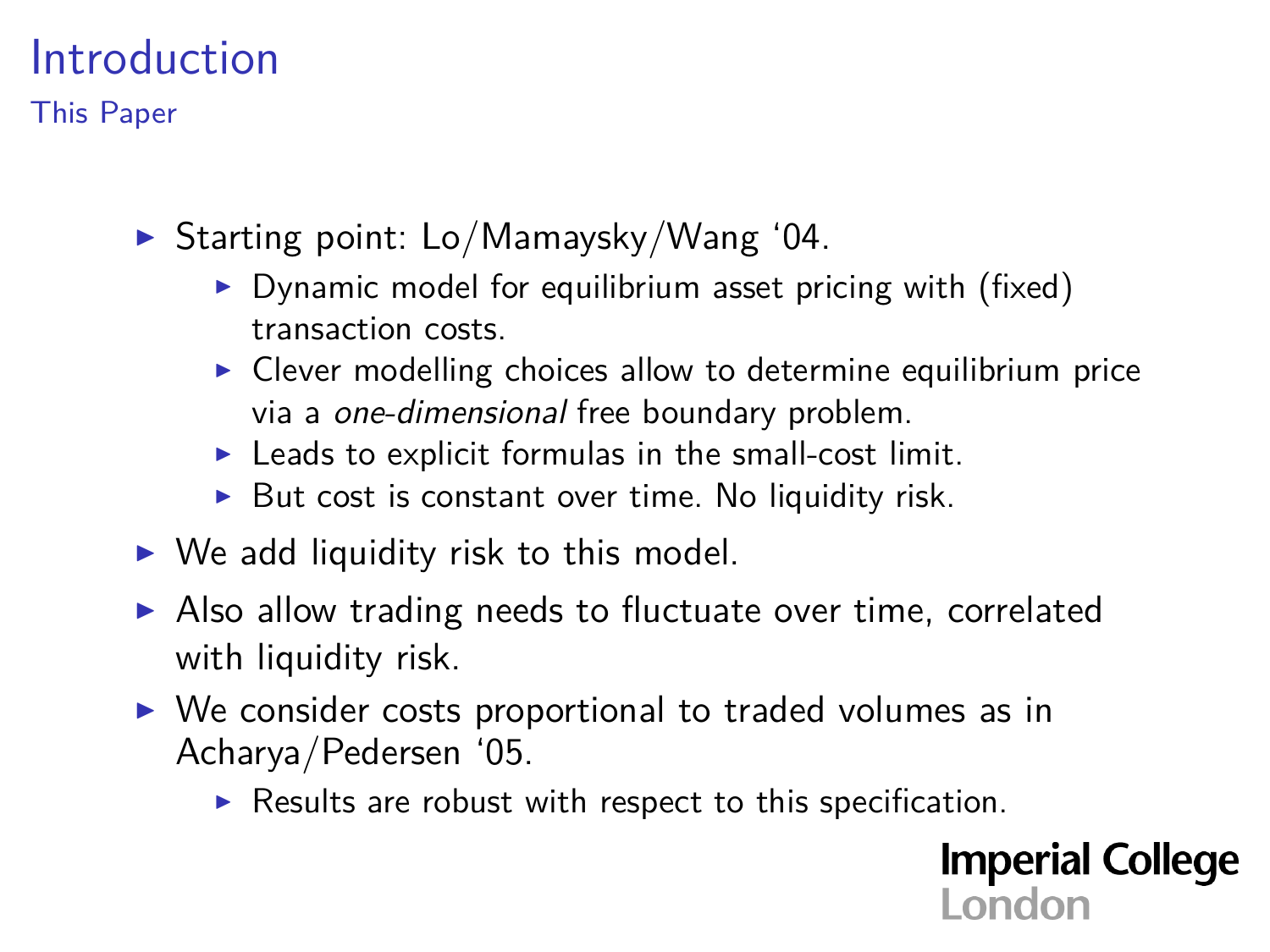What we do

- $\triangleright$  Very generally, equilibrium asset prices and optimal trading strategies correspond to FBSDEs.
	- $\triangleright$  Optimal positions evolve forward from initial holdings.
	- $\triangleright$  Optimal adjustments and corresponding certainty equivalents determined by "backward induction".
- $\triangleright$  Systems are multidimensional and fully coupled.
- General wellposedness results still out of reach.
- $\triangleright$  But, surprisingly explicit results obtain in the small cost limit.
	- $\blacktriangleright$  Equilibrium price decouples asymptotically.
	- $\triangleright$  Other frictional state process "average out" at the leading order, leading to a time-average of frictionless quantities only.
	- $\blacktriangleright$  Leads to explicit formulas in concrete specifications.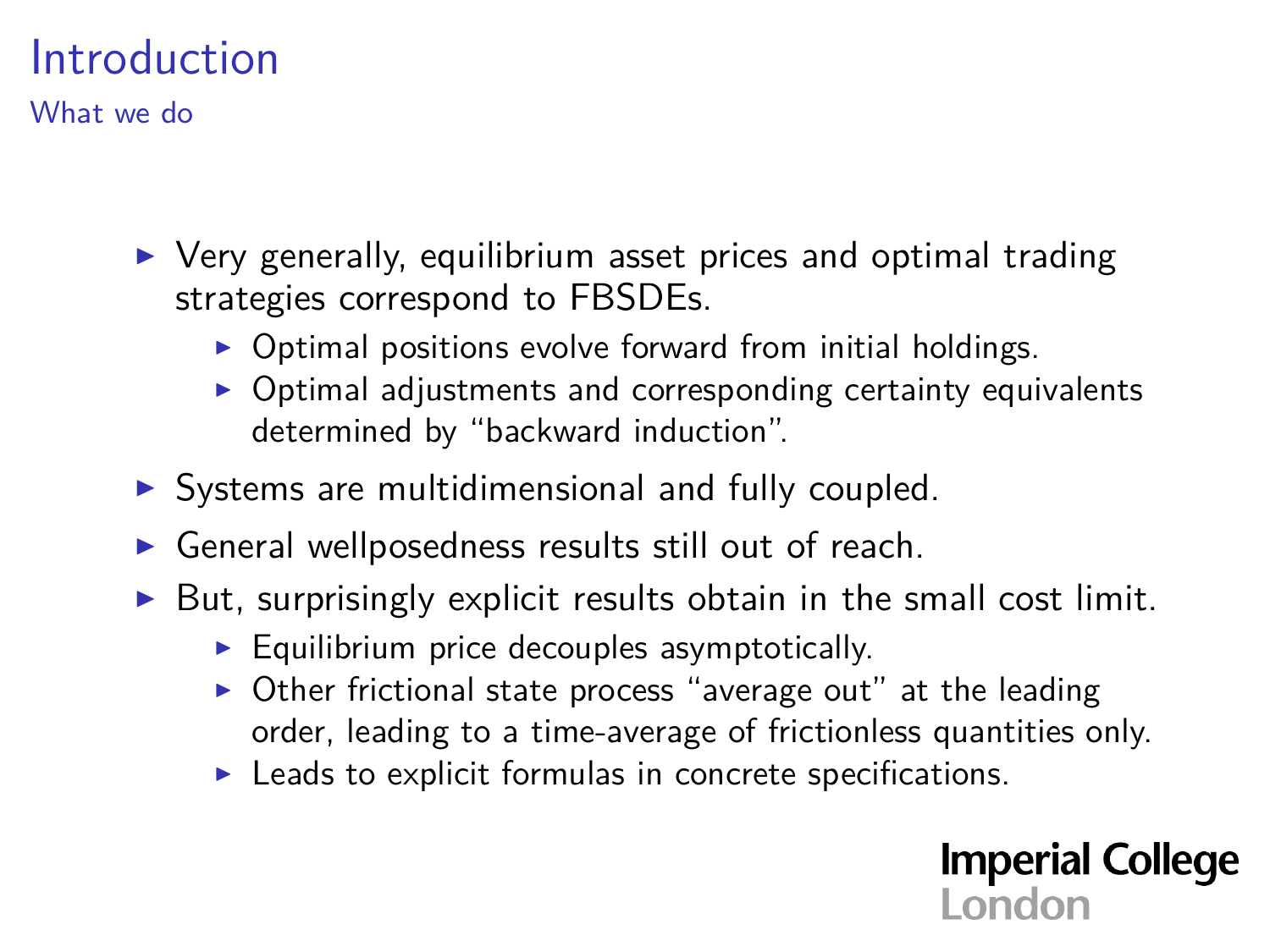## The Model of Lo/Mamaysky/Wang '04

Frictionless Risk-Sharing Economy

- $\blacktriangleright$  Economy with two assets:
	- Risk-free asset with exogenous interest rate  $r > 0$ .
	- $\triangleright$  Risky asset that pays cumulative dividends:

$$
dD_t = a_D dt + \sigma_D dB_t
$$

 $\blacktriangleright$  Two agents trade to maximize exponential utility from consumption:

$$
E\left[\int_0^\infty e^{-\delta t} U(c_t) ds\right], \text{ where } U(x) = -e^{-\gamma x}
$$

 $\blacktriangleright$  Trading motive: share risk from random endowments

$$
dN_t^1 = X_t^1 dB_t \t dN_t^2 = X_t^2 dB_t
$$
  
**Imperial College**  
London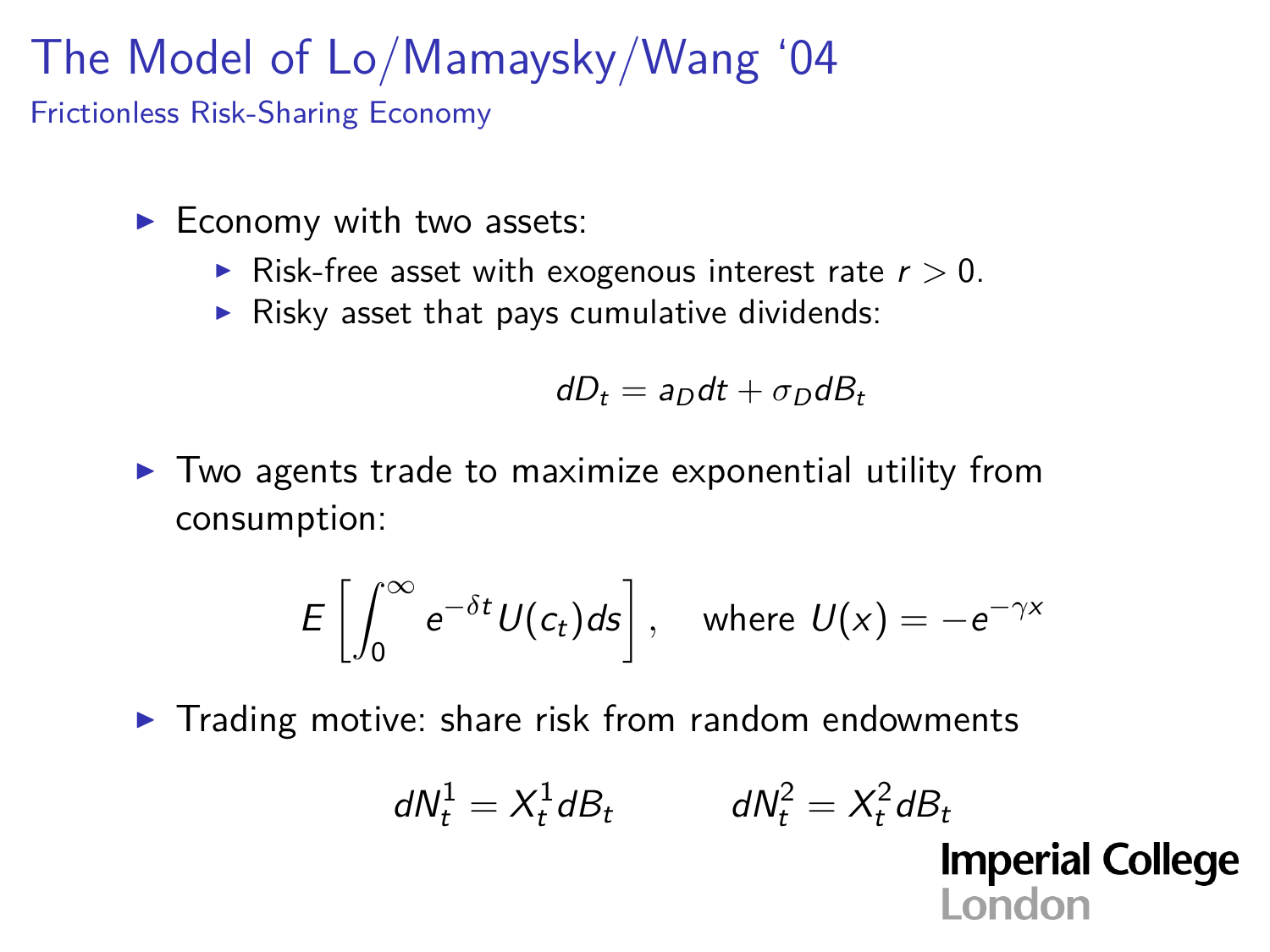# The Model of Lo/Mamaysky/Wang '04

Frictionless Equilibrium

- $\triangleright$  Equilibrium prices determined by matching agents' demand to exogenous supply  $2\bar{\theta}$ .
- ► For tractability:  $X_t^1 = \sigma_X B_t^{\perp} = -X_t^2$ .
	- $\triangleright$  Zero aggregate endowment. Endowment volatilities driven by second Brownian motion uncorrelated with dividend shocks.
- Frictionless equilibrium price is constant:  $\bar{P} = \frac{a_D}{r} \bar{\theta} \gamma \sigma_D^2$ .
	- $\triangleright$  Present value of future dividends discounted for dividend risk.
	- ► Frictionless holdings  $\bar{\theta}^i_t = \bar{\theta} \frac{X^i_t}{\sigma_D}$  perfectly hedge endowment shocks.
	- $\blacktriangleright$  Endowment risks are shared perfectly and therefore not priced
	- $\blacktriangleright$  Trading needs modulated by volatilities of endowment volatilities  $X_t^n$ . Constant over time here.
- $\blacktriangleright$  How do these results change with transaction costs?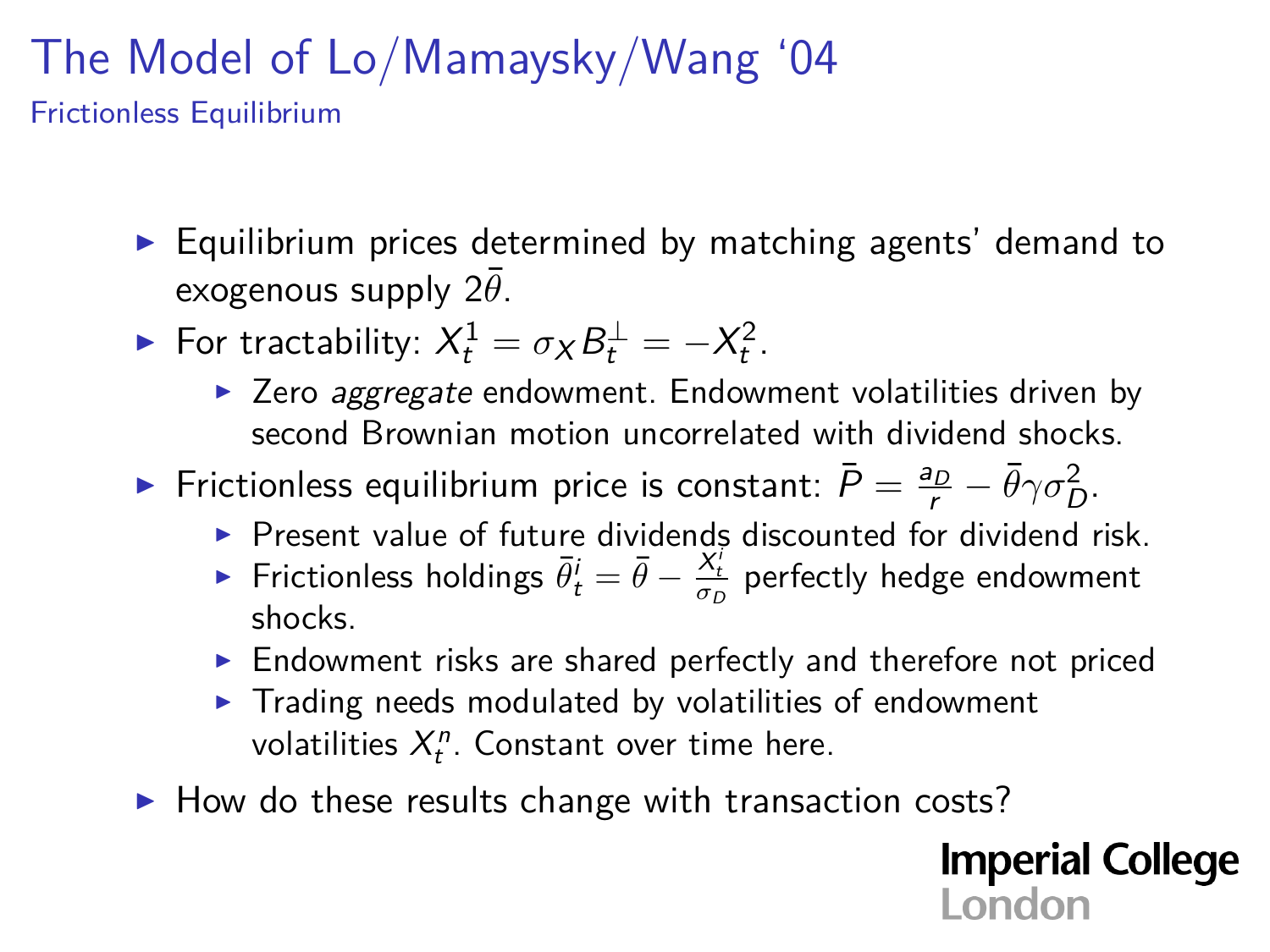### The Model of Lo/Mamaysky/Wang '04

Economy with Proportional Transaction Costs

- $\triangleright$  As in Acharya and Pedersen (2005):
	- $\blacktriangleright$  Trading  $\theta_t$  shares incurs proportional costs  $\lambda |\theta_t|.$
	- $\blacktriangleright$  Transaction tax or fee paid to trading platform.
- $\blacktriangleright$  Equilibrium price is still constant, determined by free-boundary problem.
- **For small transaction costs**  $\lambda$ : explicit approximation

$$
P_t = \bar{P}_t - \bar{\theta}\gamma\sigma_D^2 \left(\frac{2}{3}r\gamma \frac{\sigma_X^4}{\sigma_D^2}\right)^{1/3} \lambda^{2/3} + O(\lambda)
$$

- **Example 1** Liquidity discount of order  $O(\lambda^{2/3})$  unlike for homogenous quadratic preferences (Herdegen/M-K/Possamai '21).
- $\triangleright$  Comparative statics analogous to result for fixed costs or quadratic costs up to change of powers and constants.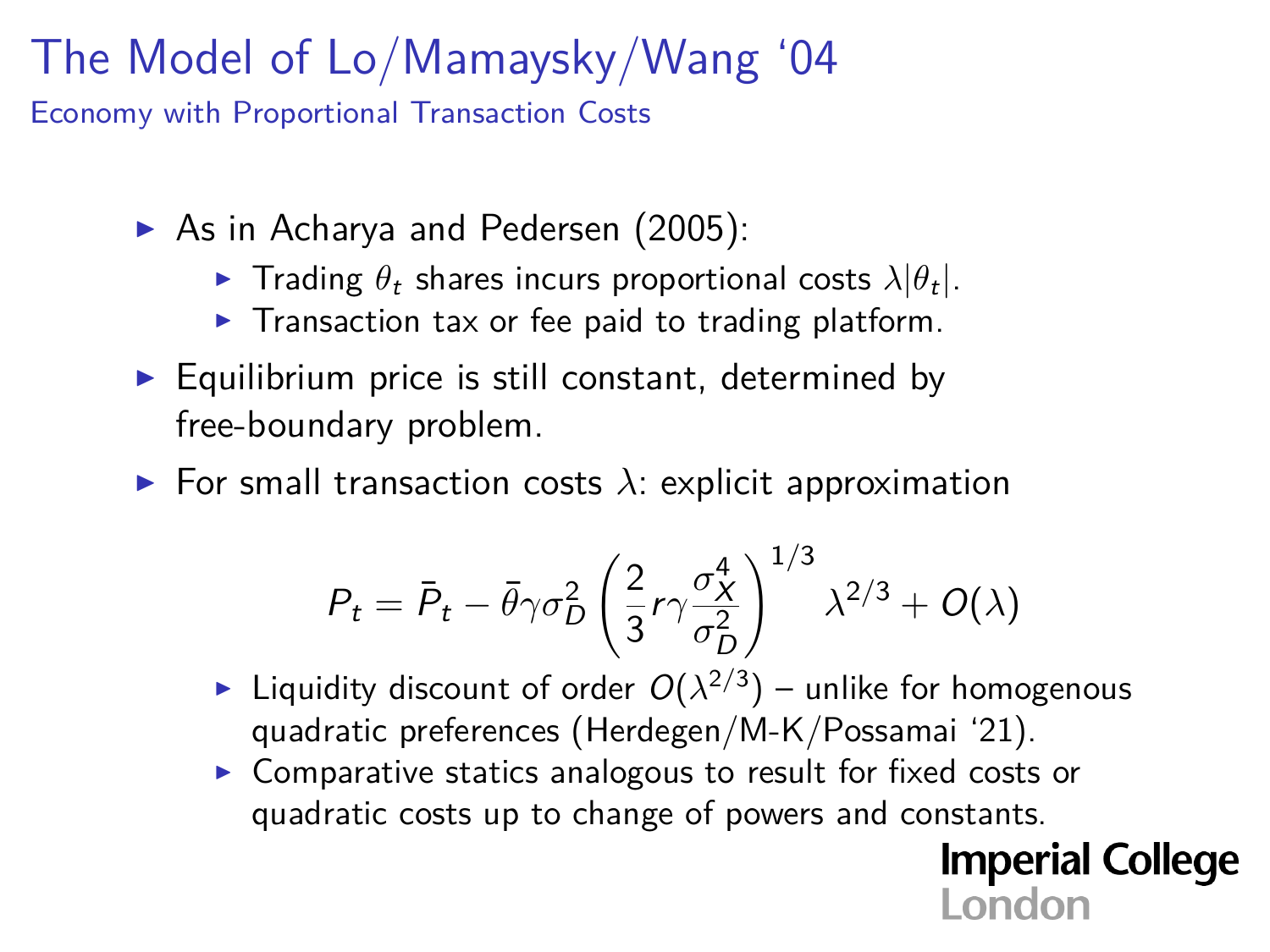Lo/Mamaysky/Wang with Liquidity Risk?

 $\blacktriangleright$  Keep dividend process

$$
dD_t = a_D dt + \sigma_D dB_t
$$

and random endowments unchanged:

$$
dN_t^1 = X_t^1 dB_t \qquad dN_t^2 = X_t^2 dB_t,
$$

where  $X_t^1 = \sigma_X B_t^{\perp} = -X_t^2$  for  $B_t^{\perp}$  uncorrelated with  $B_t$ .

 $\triangleright$  But now suppose trading costs are stochastic:

- $\blacktriangleright$  Trading  $\theta_t$  shares still incurs proportional costs  $\lambda_t|\theta_t|.$
- $\blacktriangleright$  But now  $\lambda_t = \lambda \Lambda_t$ , where scaling parameter  $\lambda$  describes *level* of liquidity, stochastic process  $\Lambda_t$  models its dynamics.
- **For tractability:**  $\lambda_t$  also uncorrelated with dividend shocks.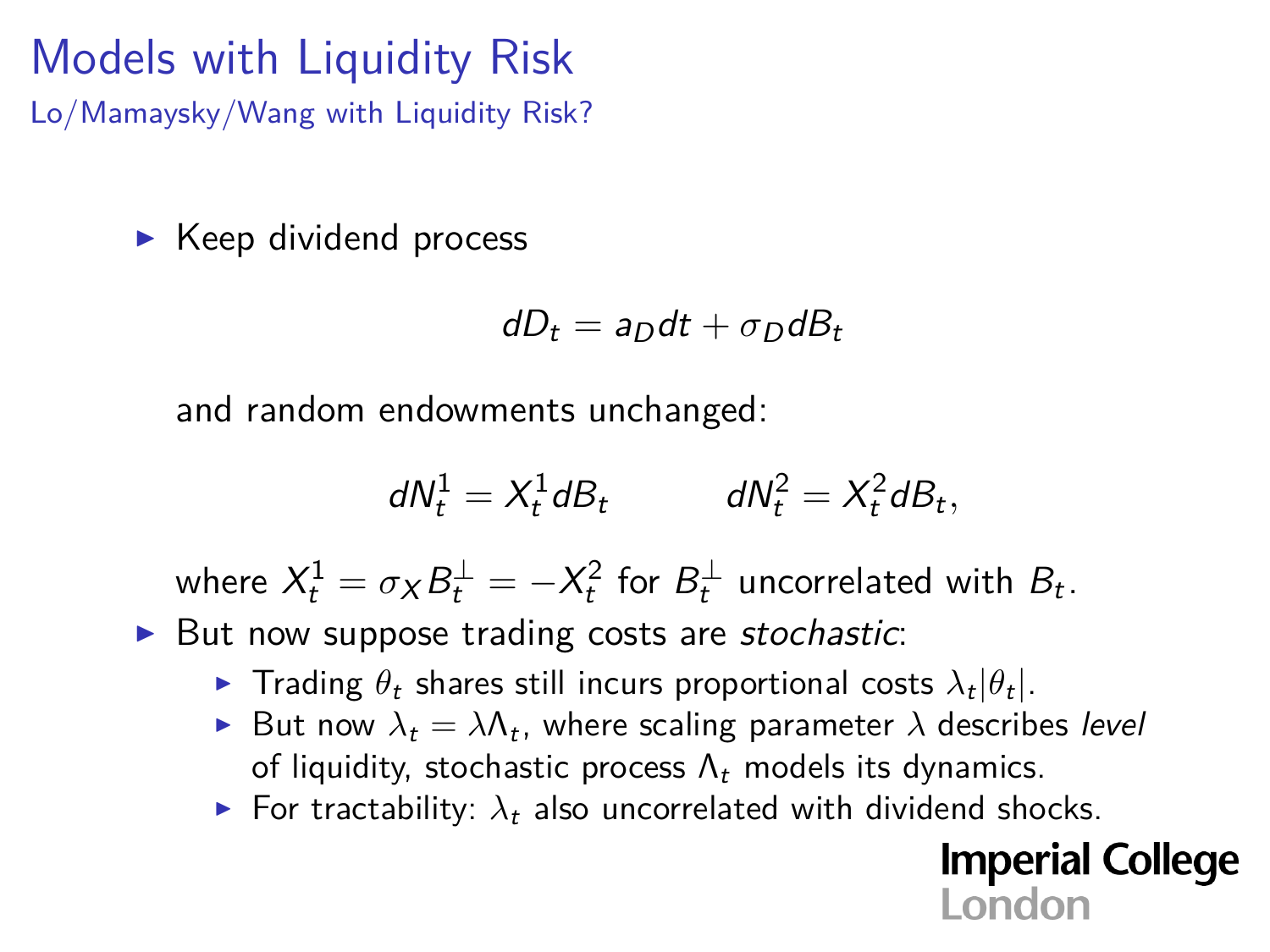Lo/Mamaysky/Wang with Liquidity Risk?

- $\triangleright$  For a given asset price, perturbation argument leads to FBSDE for optimal holdings.
	- $\triangleright$  Singular version (Shi '20) of the regular perturbations for quadratic costs.
	- $\blacktriangleright$  Leads to reflection: controls only act when marginal valuations exceed thresholds.
	- $\triangleright$  Unlike for quadratic preferences, optimal strategies are also coupled to certainty equivalents.
- $\triangleright$  Corresponding equilibrium price solves another BSDE.
	- $\triangleright$  For a finite time horizon, liquidating dividend is the terminal condition.
	- $\triangleright$  Replaced by appropriate transversality condition for stationary infinite-horizon models.
- $\blacktriangleright$  In equilibrium, only need to track one agent's strategy due to market clearing, but both certainty equivalents. **Imperial College** London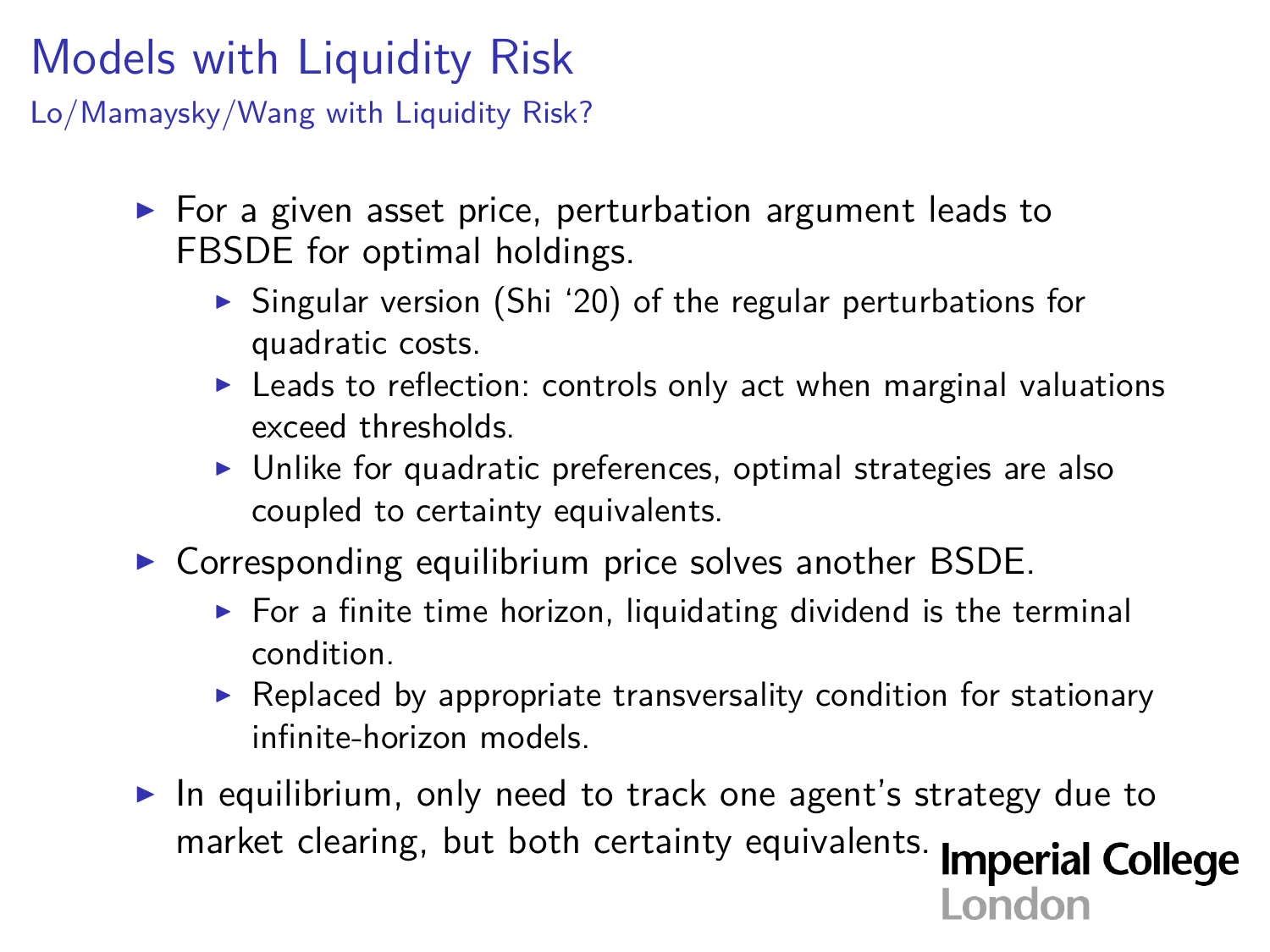#### Models with Liquidity Risk FBSDE System

In summary, we obtain a system of four coupled BSDEs:

- $\blacktriangleright$  Each agent's certainty equivalent.
- $\triangleright$  The agents' marginal valuation of the risky asset.
- $\blacktriangleright$  The equilibrium price.
- $\triangleright$  Also coupled to a singular forward process the agents' risky holdings.
- $\triangleright$  System is nonlinear and fully coupled.
- $\triangleright$  With liquidity risk: no linear-quadratic special cases, even for quadratic costs and preferences.
- $\triangleright$  General wellposedness results unclear.
- $\triangleright$  Small-cost asymptotics also initially look daunting..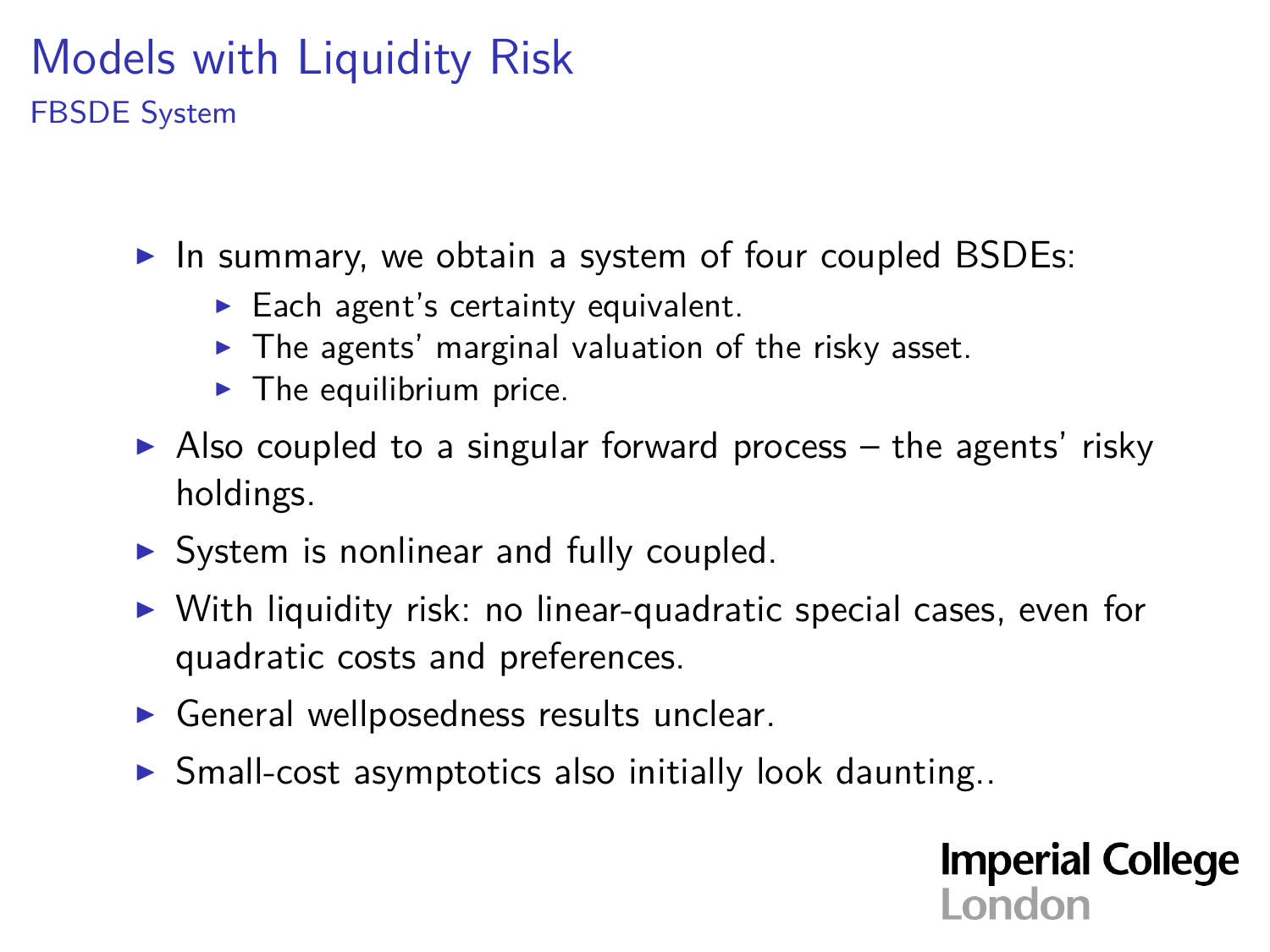FBSDE Asymptotics

- $\triangleright$  But: system can be decoupled in the small-cost limit.
- $\triangleright$  Optimal trading strategy with costs can be approximated by its counterpart for the frictionless equilibrium price.
	- $\triangleright$  Known in closed form (Soner/Touzi '13, Martin '14, Kallsen/M-K '14).
	- $\blacktriangleright$  Same approximation also works for certainty equivalents.
- $\triangleright$  Can then plug these expressions into the equation for the equilibrium price.
- $\triangleright$  Then, linearize and integrate out "fast variables" against their stationary distributions.
- $\blacktriangleright$  Leads to an autonomous *linear* BSDE for the leading-order adjustment of the equilibrium due to small transaction costs!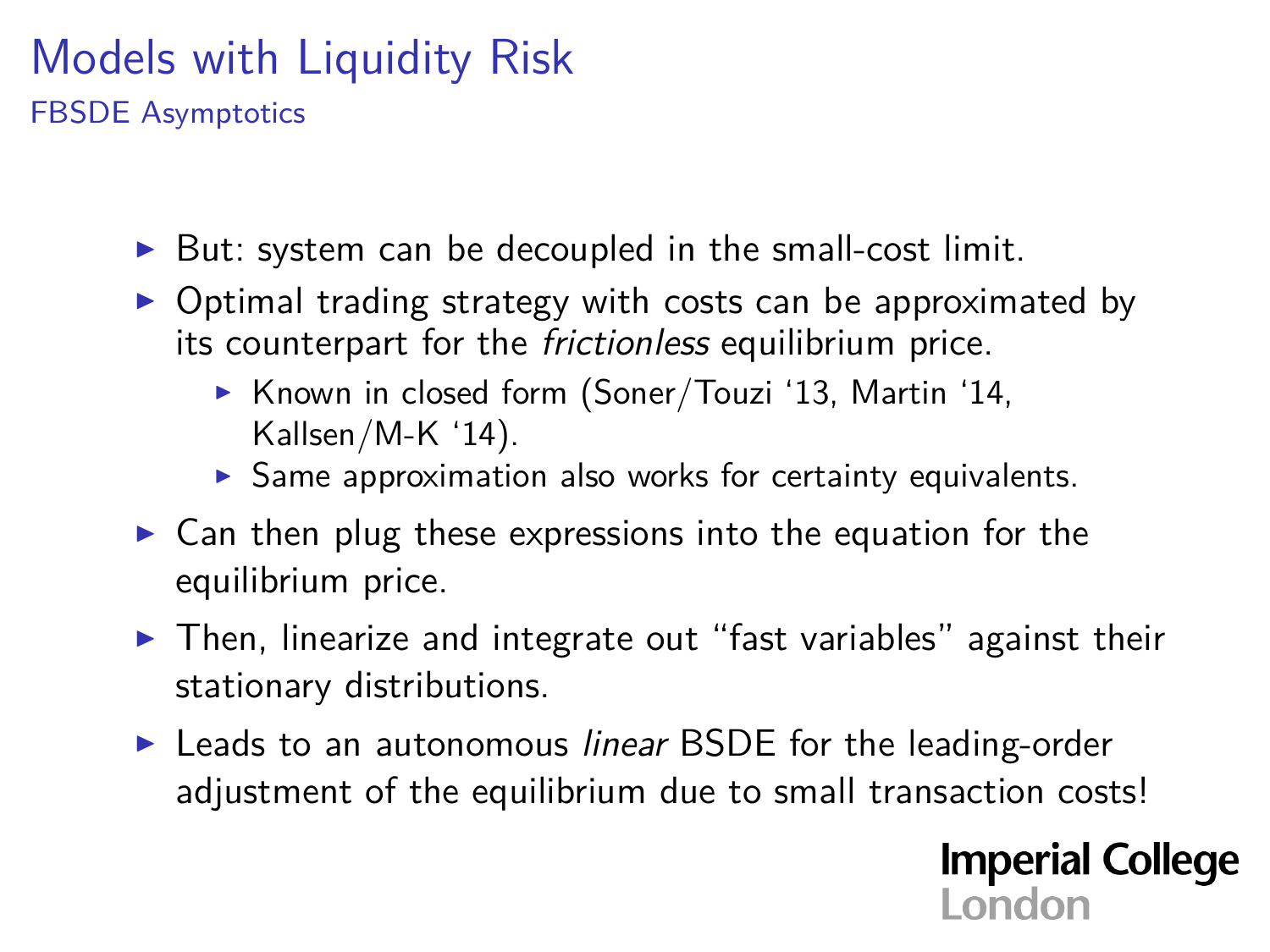#### Models with Liquidity Risk Equilibrium Price

 $\blacktriangleright$  Equilibrium price for small transaction costs:

$$
P_t = \bar{P} - \bar{\theta}\gamma\sigma_D^2 \left(\frac{2}{3}r\gamma \frac{\sigma_X^4}{\sigma_D^2}\right)^{1/3} \int_t^{\infty} r e^{-r(t-s)} E_t[\lambda_s^{1/2}] ds
$$

- Illiquidity discount lower than if trading costs were known.
	- Implied by Jensen's inequality for any form of liquidity risk.
- Initially puzzling intuition?
	- $\blacktriangleright$  In one-shot models like Acharya/Pedersen '05, extra uncorrelated liquidity risk is always bad.
	- $\blacktriangleright$  However, in dynamic, agents can "time the market" trade more in time of high liquidity.
	- $\triangleright$  With constant trading needs, randomly fluctuating costs are then preferable to their average level!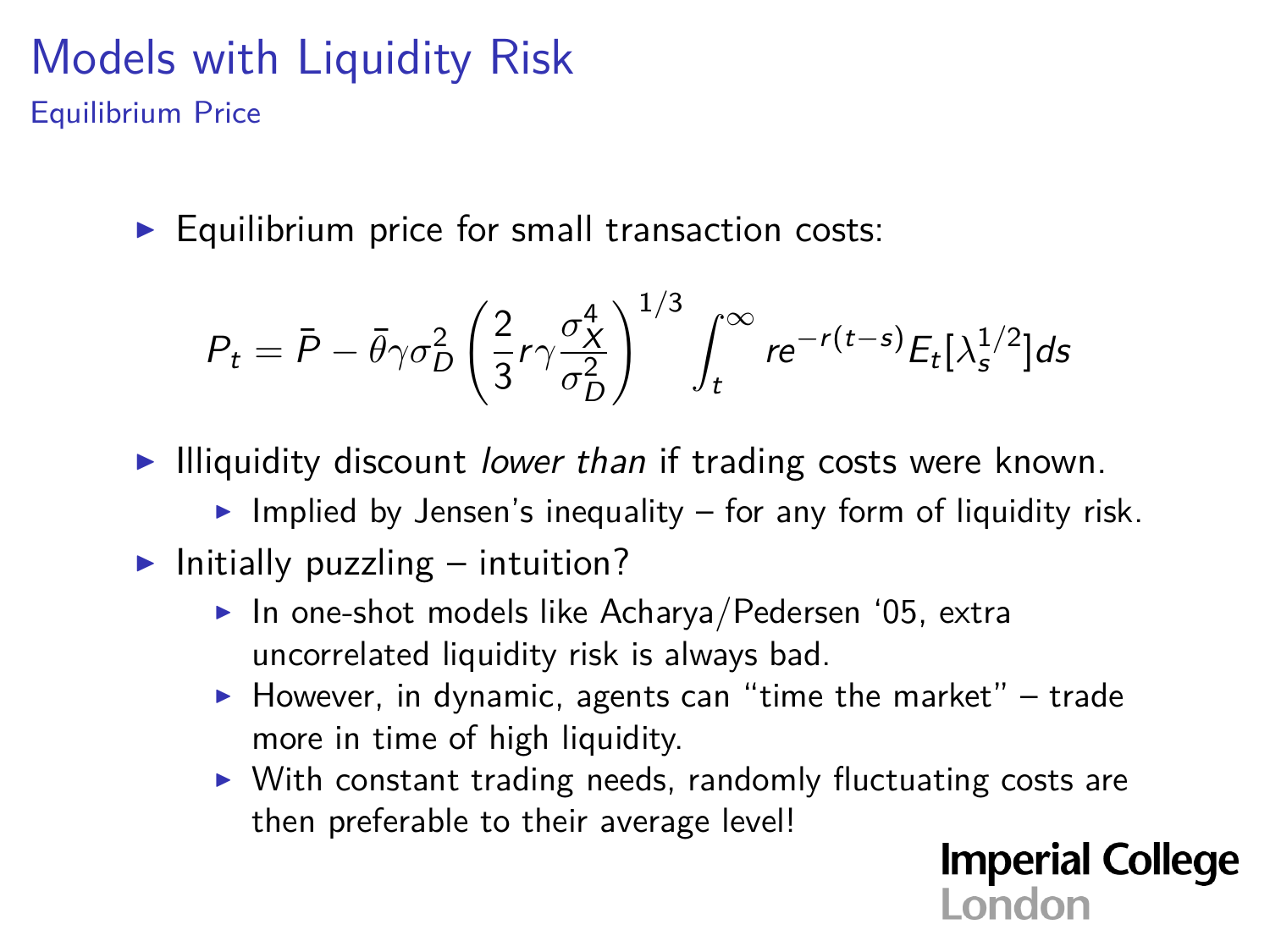Stochastic Trading Costs and Trading Needs?

 $\triangleright$  Dividend process still unchanged:

$$
dD_t = a_D dt + \sigma_D dB_t
$$

 $\triangleright$  But now make trading motives stochastic as well:

$$
dN_t^1 = X_t^1 dB_t \qquad dN_t^2 = X_t^2 dB_t,
$$

where endowment volatilities  $\mathcal{X}^1_t = - \mathcal{X}^2_t$  have *general* Itô dynamics driven by orthogonal Brownian motion  $B_t^\perp.$ 

- $\blacktriangleright$  Volatilities can be correlated with trading costs  $\lambda_t$ .
- $\blacktriangleright$  Two challenges:
	- $\triangleright$  Can we still solve for the corresponding frictionless equilibrium?
	- $\blacktriangleright$  Leading-order adjustments due to small transaction costs?

**Imperial College**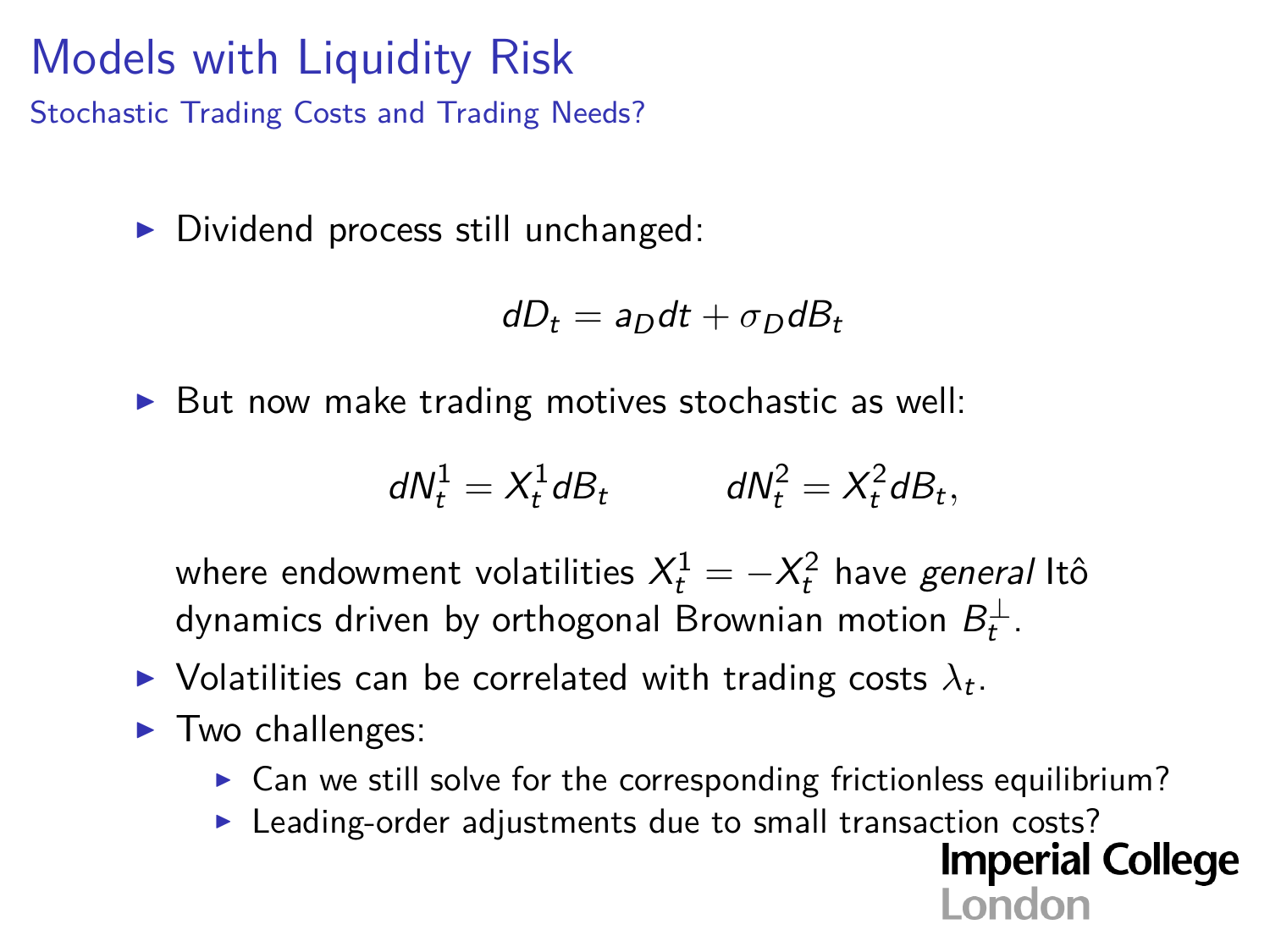General Frictionless Equilibrium

- $\triangleright$  With frictionless trading, perfect risk sharing is still possible.
- ► Constant equilibrium price  $\bar{P}$  still only depends on unchanged dividends.
- $\triangleright$  Corresponding trading strategies still hedge all endowment risk – affine functions of the state process  $X_t$ .
- Frictionless certainty equivalents and their volatilities  $(\bar{Y}, \bar{Z})$ solve quadratic BSDE.
	- $\blacktriangleright$  Lo/Mamaysky/Wang nested as a special case.
	- $\triangleright$  Solution is still explicit for more general affine state dynamics.
- $\triangleright$  With the frictionless equilibrium at hand what can we say about the leading order adjustment due to small trading costs?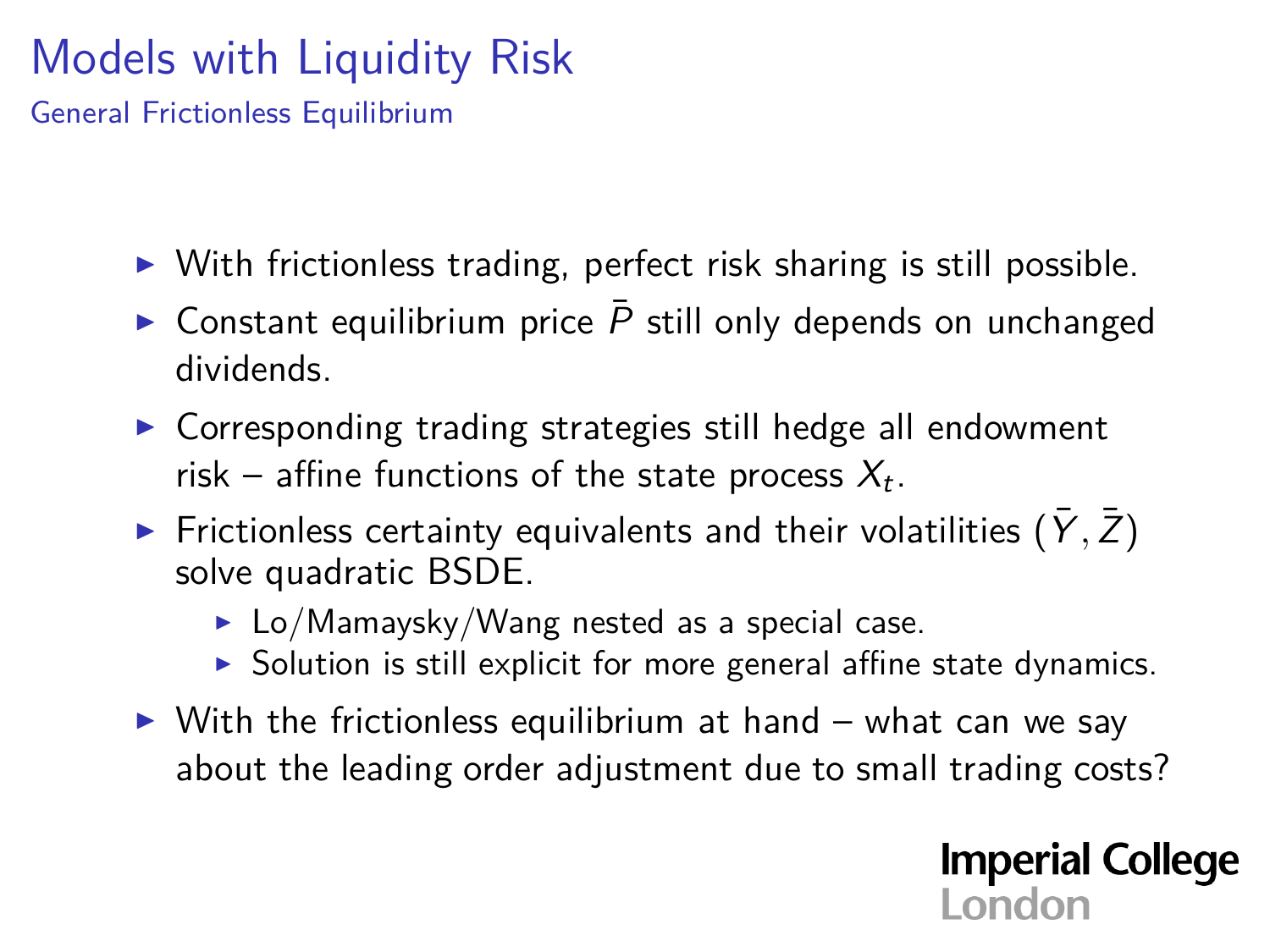Impact of Small Transaction Costs

- $\triangleright$  Same approximation arguments still go through.
- $\blacktriangleright$  Equilibrium price with small transaction costs still solves autonomous linear BSDE.
- $\triangleright$  Coefficients still only depend on the *frictionless* equilibrium
- ► But now also through the volatilities  $\bar{Z}_t^1$ ,  $\bar{Z}_t^2$  of the frictionless certainty equivalents:

$$
P_t = \bar{P}_t + \frac{\gamma}{2} \tilde{E}_t \left[ \int_t^T e^{-r(s-t)} \left( \frac{2}{3} r \gamma \sigma_D \sigma_s^X \right)^{1/3} \lambda_s^{2/3} (\bar{Z}_s^1 - \bar{Z}_s^2) ds \right]
$$

for the measure  $\tilde{\mathbb{P}}$  with density  $\mathcal{E}(\int_0^{\cdot} -\frac{\gamma_1}{2}(\bar{Z}_t^1+\bar{Z}_t^2)dB_t^{\perp}).$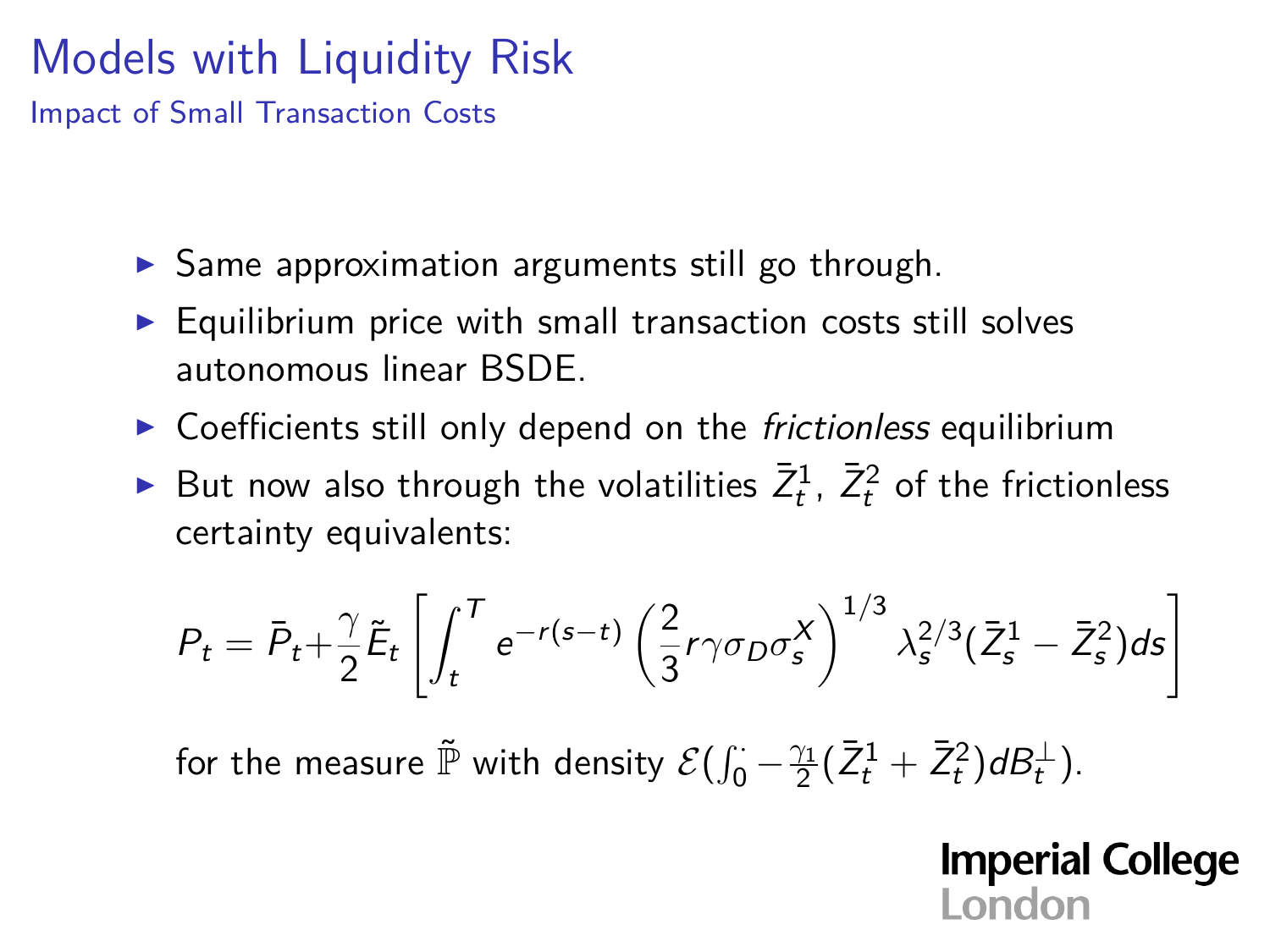**Examples** 

 $\triangleright$  To make explicit computations possible:

- ▶ Need to know volatilities  $\bar{Z}_{t}^{1}$ ,  $\bar{Z}_{t}^{2}$  of frictionless certainty equivalents in closed form.
- $\triangleright$  These processes and the trading cost need to remain tractable after the change of measure to compute expectation.
- $\blacktriangleright$  Simplest case: Lo/Mamaysky/Wang.
	- $\blacktriangleright$   $\bar{Z}^1$ ,  $\bar{Z}^2$  are constant.
	- $\triangleright$  No change of measure.
	- $\triangleright$  Recover previous result where liquidity risk always reduces illiquidity discounts.

**Imperial College** 

London

 $\triangleright$  Tractable models with changing trading needs?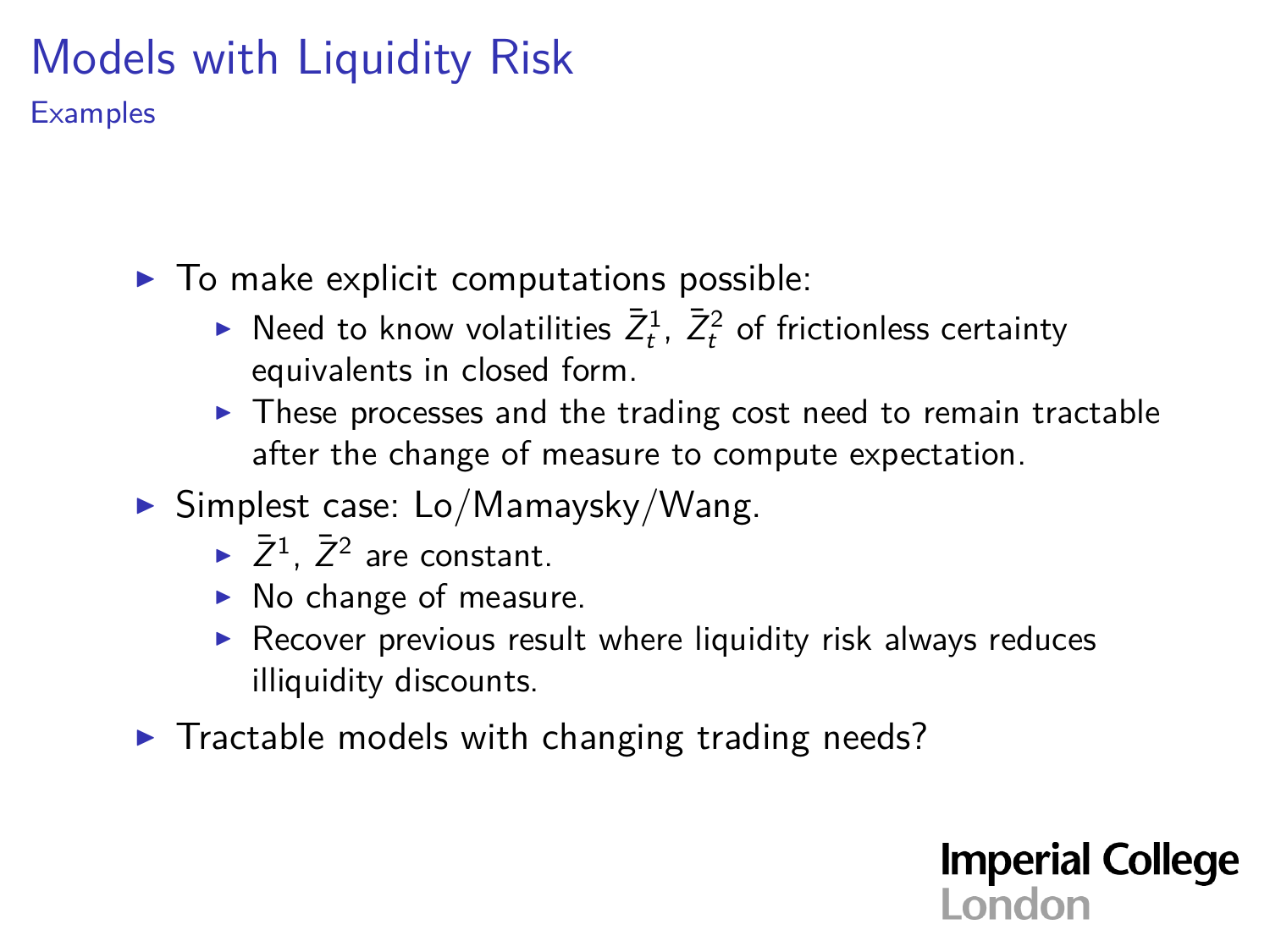Examples ct'd

- **F** Replace constant volatility  $\sigma_X$  of frictionless hedging strategy  $X_t$  by a CIR process  $V_t$ .
	- Inspired frictionless (but incomplete) equilibrium studied by Munk/Larsen '13.
- $\blacktriangleright$  Frictionless certainty equivalents are linear in  $X_t$  and  $V_t$ , Frictioniess certainty equi<br>volatility is linear in  $\sqrt{V_t}$ .
	- $\triangleright$  Coefficients can be computed in closed form by solving quadratic equations.
- $\triangleright$   $V_t$  remains CIR process (with adjusted coefficients) after change of measure.
- $\triangleright$  Model transaction costs as power of the same state process.
	- $\triangleright$  Unlike the AR(1) process of Acharya/Pedersen '05 this guarantees positive trading costs.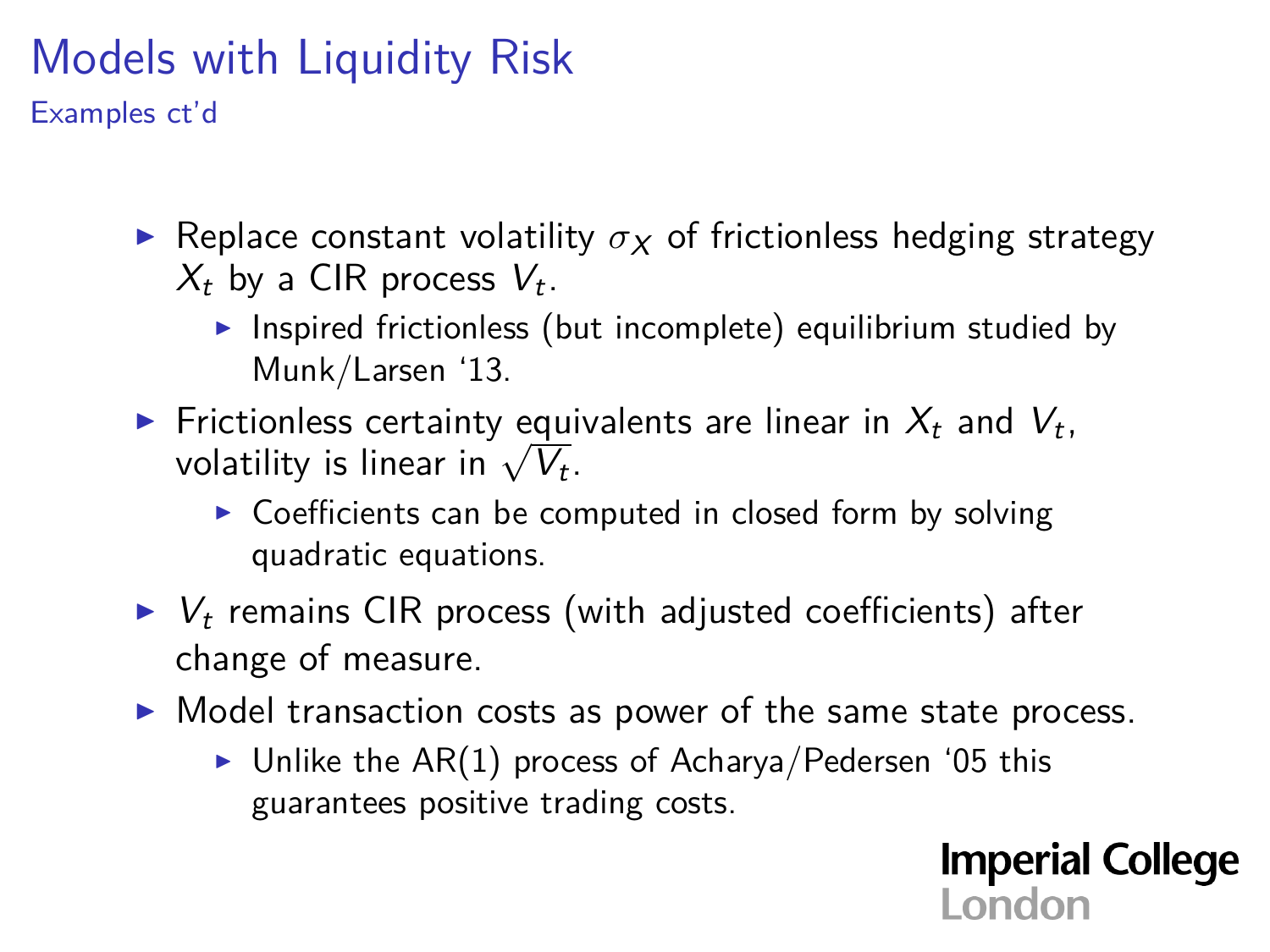Examples ct'd

- $\triangleright$  Illiquidity discounts determined by (fractional) powers of CIR processes.
	- $\triangleright$  Lo/Mamaysky/Wang model is recovered in the limiting case of fast mean-reversion.
- $\triangleright$  Simplest case:  $\lambda(V_t) \propto \sqrt{V_t}$  $V_t$ .
- $\blacktriangleright$  Then, illiquidity discount can be computed from the (closed-form) expectation of the CIR process.
- $\triangleright$  After the dust settles, this leads to a complicated but fully explicit formula for the illiquidity discount.
	- $\triangleright$  Comparative statics follow from somewhat tedious but straightforward computations.
- $\blacktriangleright$  Impact of liquidity risk?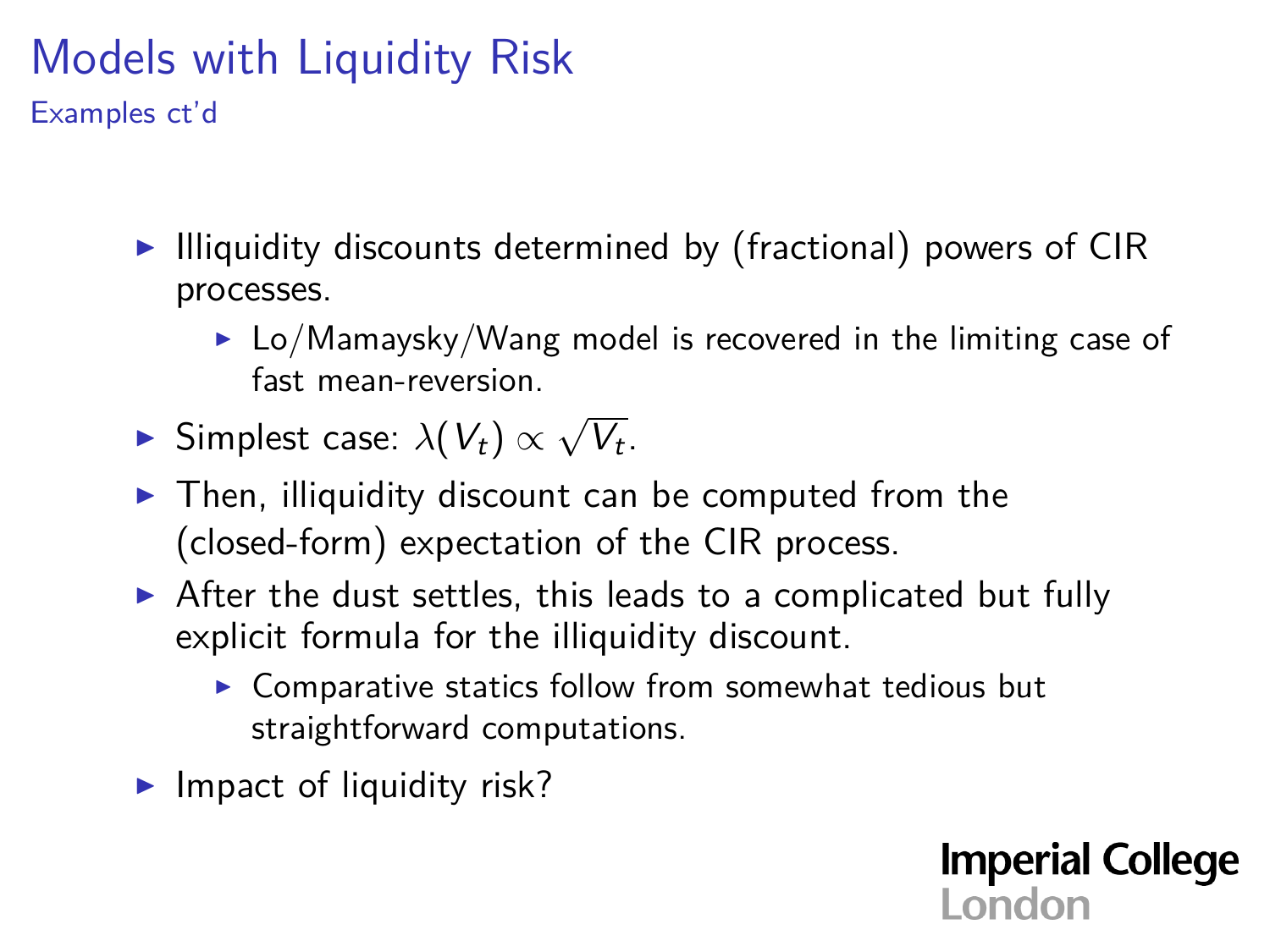Examples ct'd

- ► In this model, illiquidity discount  $\bar{P}_t P_t$  is always *bigger* than without liquidity risk.
	- $\blacktriangleright$  Follows from Jensen's inequality and the comparison theorem for one-dimensional diffusions.
- $\triangleright$  What is different compared to Lo/Mamaysky/Wang?
	- $\triangleright$  Trading costs and trading needs are now perfectly correlated.
	- $\triangleright$  Trading costs high when hedging against endowment risk is most needed.
	- Intertemporal substitution of trades no longer as efficient.
- $\triangleright$  Combination of both models: investors demand a premium for liquidity risks if trading needs are *sufficiently* correlated.

**Imperial College** 

London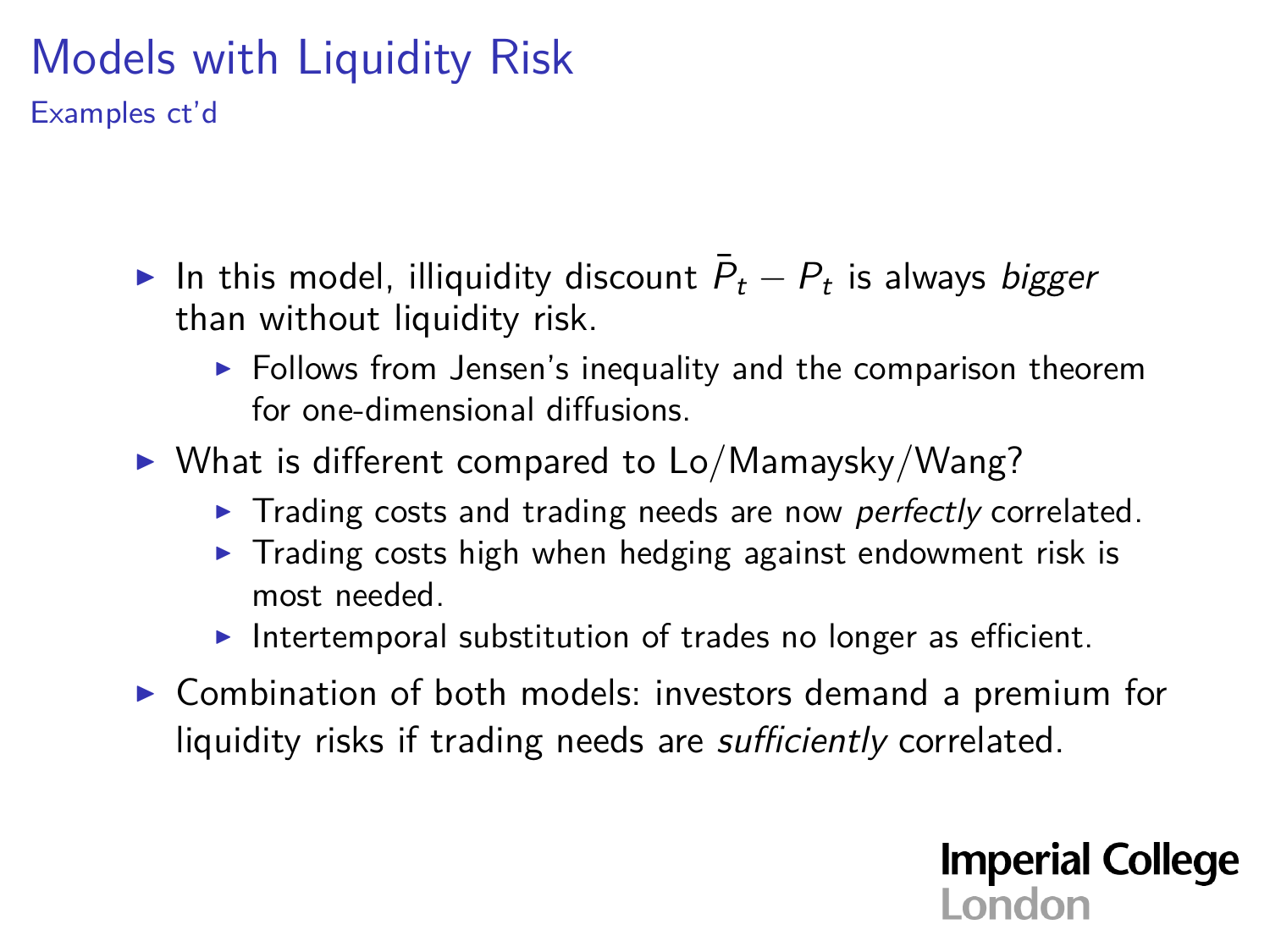## Summary and Outlook

Main Punchlines

Study fills an important gap in the literature on transaction costs:

- $\triangleright$  Lo et al. (2004): dynamic general equilibrium model, but with constant transaction costs.
	- $\triangleright$  Cannot assess how risk of liquidity shocks affects illiquidity discounts.
- Acharya and Pedersen (2005): equilibrium asset pricing with liquidity risk
	- $\triangleright$  Setting up and liquidating portfolios is the only motive to trade.
	- $\triangleright$  Focus primarily on the cross-sectional distribution of liquidity
	- $\triangleright$  One-period investors in overlapping generation model.
	- $\triangleright$  Cannot capture how time-varying dimension of liquidity is reflected with dynamic trading and intertemporal hedging.